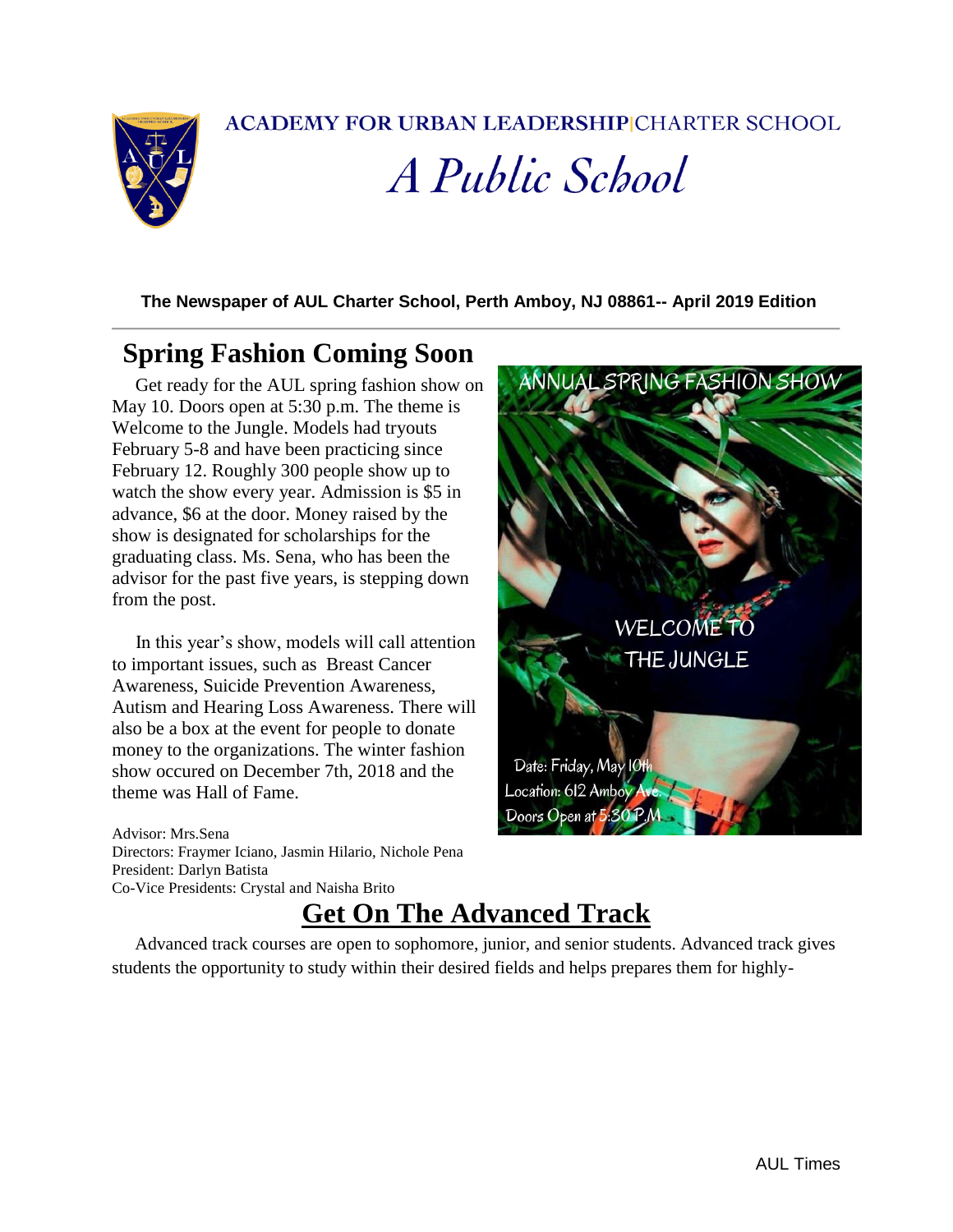skilled careers. AUL offers the following advanced courses: biomedical, biopsychology, criminal justice and law, international business, and computer systems technology.

 The acceptance requirements are a 75% or higher grade in all classes, student resume, teachers' recommendation letters, and a history of good behavior. The teacher for each course reviews applications to determine if students are fit to be in that course. Applications for advanced track are sent to all students by email at the end of the school year.



 The computer systems class is a great example of how fun and challenging advanced track courses can be. It requires a pre-course introduction that prepares you for what you are going to learn throughout the year. The pre-course will take place this summer from July 8- August 2. It runs Monday through Thursday from 8:30am to 2:30pm at the main campus of AULCS.

Here are the classes :

| <b>Computer Sciences</b><br>Sophomore-IT Essential | Students that complete the IT essentials and<br>networking classes can pursue the<br><b>CCNA(Cisco Certified Network Associates)</b> |
|----------------------------------------------------|--------------------------------------------------------------------------------------------------------------------------------------|
| Junior-CCNA Routing and Switching I&II             | exam and certificate. Students can acquire<br>certification for each course.                                                         |
| <b>CCNet Certification</b>                         |                                                                                                                                      |
| Senior-CCNA Security                               |                                                                                                                                      |
| *CCNA Security Certification                       |                                                                                                                                      |
| <b>Biomedical Sciences</b>                         | Biopsychology                                                                                                                        |
| Sophomore-Dynamics of Healthcare                   | Sophomore-Psychology                                                                                                                 |
| Junior-Medical Terminology/Anatomy                 | Junior-Psychology of Adjustment                                                                                                      |
| Physiology I                                       | Senior-Child Psychology                                                                                                              |
| Senior-Medical Terminology/ Anatomy                |                                                                                                                                      |
| Physiology II                                      |                                                                                                                                      |
|                                                    |                                                                                                                                      |
| Criminal Justice and Law                           | <b>International Business</b>                                                                                                        |
| Sophomore-Introduction to Law                      | Sophomore-Introduction to Business                                                                                                   |
| Junior- Forensic Science                           | <b>Junior-Business Ethics</b>                                                                                                        |
| Senior- Criminal Justice and Society               | Senior-International Marketing                                                                                                       |
|                                                    |                                                                                                                                      |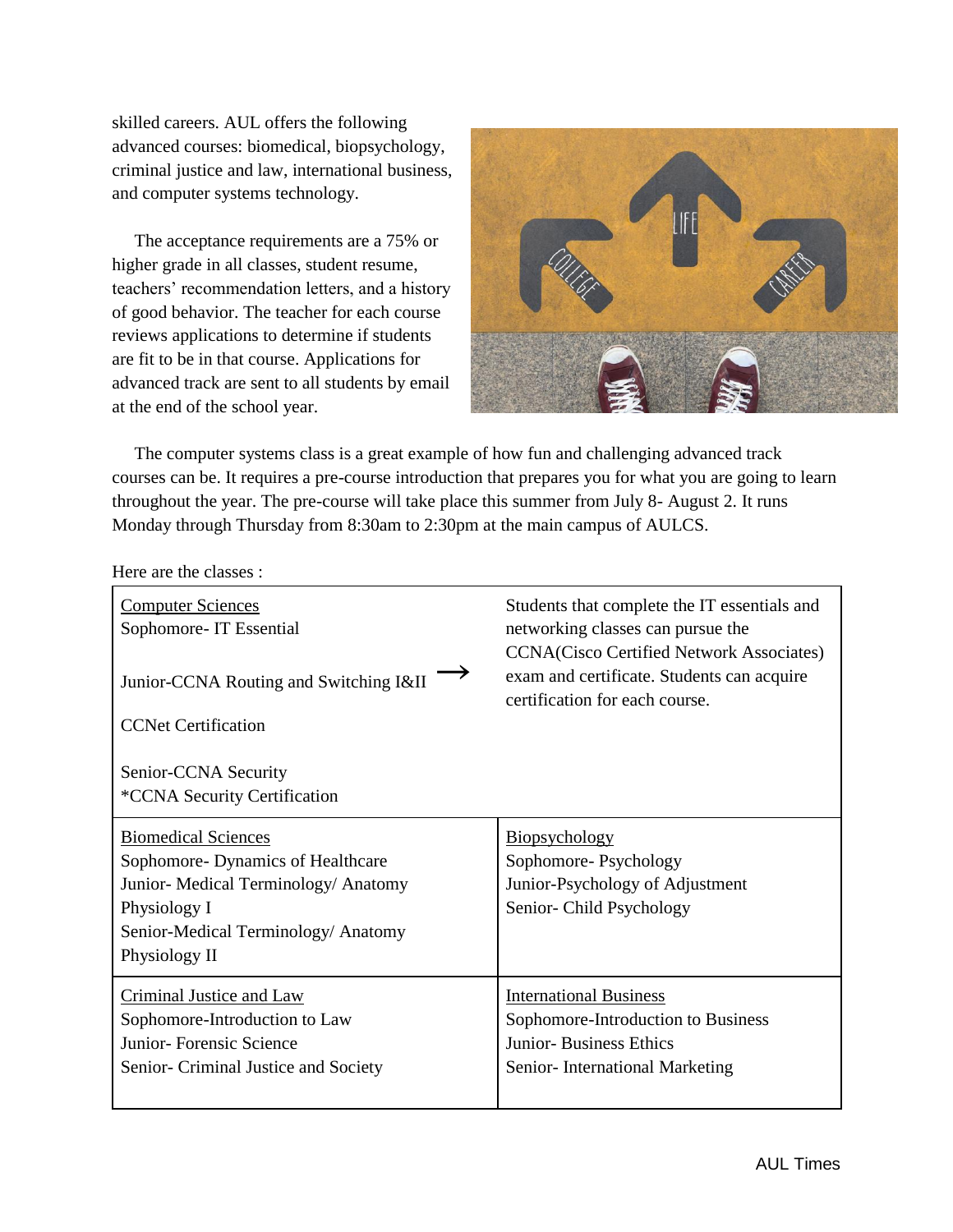

## All About The Human Rights and Genocide Class

The Human Rights and Genocide Class has been offered as an elective three times since its start in 2014. The class is taught by Miss Gioia. It has 18 students this school year. The goals of this elective class are to help the community and learn about world crises. The school board came up with the idea of this class. One project that students in the class have taken on is a community garden. This garden is in a greenhouse right now and the seeds still don't require any sunlight. This project was started in 2014/ 2015 . When the seedlings get big enough, the garden will be moved to the soil in front of the Guidance Office. Miss Gioia hopes the class teaches students about selflessness, appreciation and ways to help others. Future class goals are to expand the food bank and to raise awareness of problems in our community.

AUL Times Staff **Co-Editors**: Fanely Caba and Tiffany Caba **Faculty Advisor**: Mr. Bozzo

## Student Showcase

Artwork by students from several area schools, including AUL, is on display at the Perth Amboy Gallery Center for the Arts on Fayette St. AUL high school art teacher Alexis Gruenfeld said she picked pieces of art that displayed the most effort, individuality and pops of colors. Pictured below are some of the 13 God's eyes/ Yarn